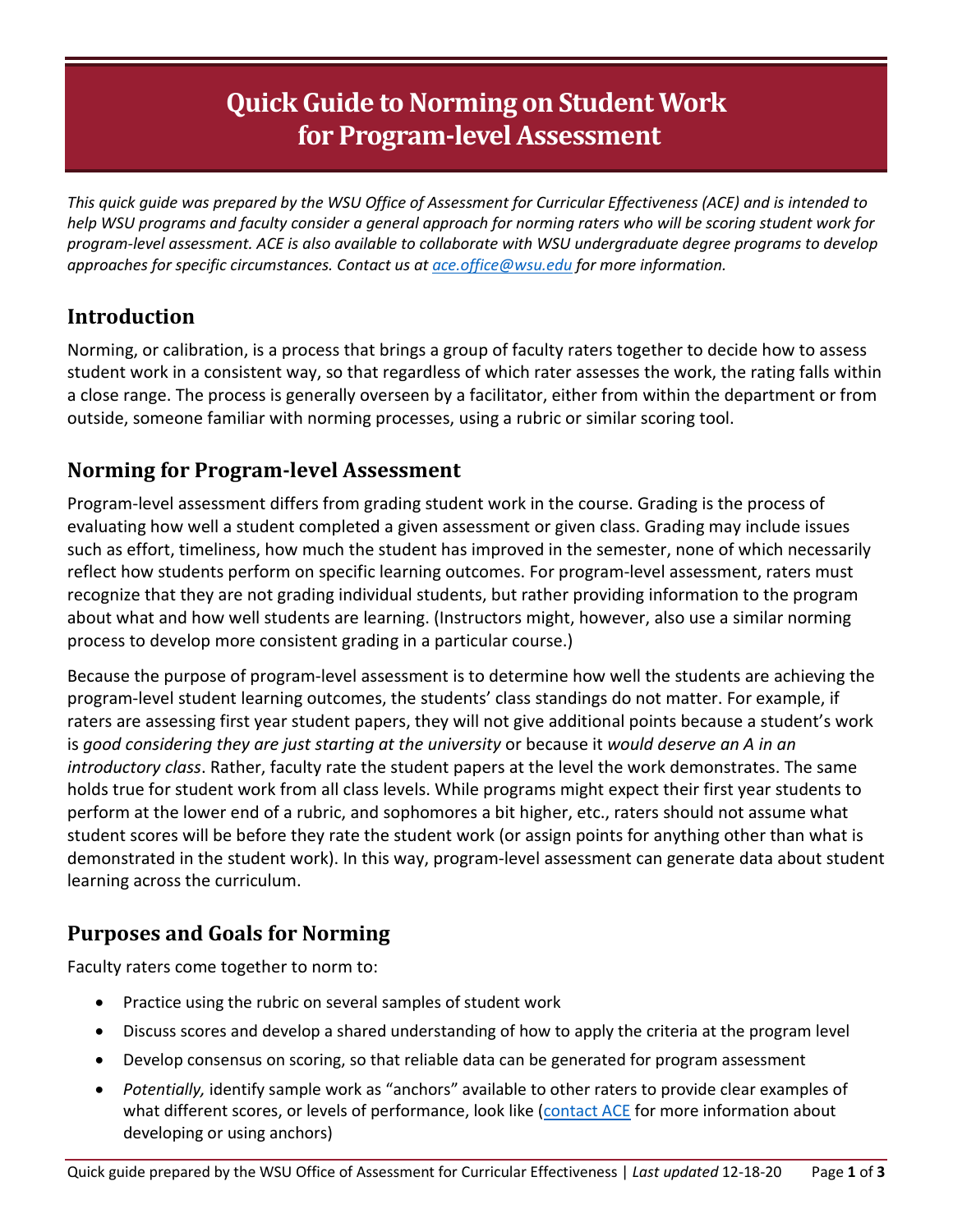# **General Approach to Norming**

Generally, a group of faculty raters and a facilitator meet for 1-2 hours to rate and discuss at least two samples of student work. Having a range of student work quality (i.e., high-performance, mid-level performance, and low performance) gives faculty members a chance to understand each other's perspectives about what constitutes different levels of performance. *Note: This process should be adjusted if the program has anchor papers available (a good practice as assessment matures).*

- **1. Context:** Information should be provided about the reason for the norming, how the information will be used and shared, how the session contributes to program assessment, how long the session should take, and what is expected of the participants.
- **2. Materials:** Participants should take some time to get to know the rubric. Clarify if the ratings are to be holistic (one score for each learning outcome) or analytic (one score for each criterion on the rubric). Clarify if the norming session is for one element of the rubric, some elements of the rubric, or for all elements of the rubric. (For example, it may not be necessary to score on all rubric elements if the program's assessment is focusing on 1-2 learning outcomes. Choosing a couple of learning outcomes can be a good way to get started, focus attention, and manage the time investment.)
- **3. Allow Time for Individual Ratings:** Participants are given time to read the first piece of student work, keeping the rubric in mind, or, if they were given the work in advance, time to re-review the work. During this process, participants are looking at the student work through the lens of the rubric: what language on the rubric best describes the student work? At the same time, participants can note parts of the student work that they see as representative of the rubric language. When finished reading/reviewing, participants should score the paper on their own (without discussion with other participants).
- **4. Discussion and Consensus:** Scores are collected from all raters, and the group looks for patterns, e.g., where scores align and where they differ. Participants should be prepared to talk about their rating and why they see the rating as appropriate. They should also be prepared to listen to colleagues' perspectives and be open to those perspectives. Participants talk about how/if they rated the same or different and why. Participants should talk through all questions and concerns. The goal of this conversation is that raters share their perspective in order to come to an understanding so that they can rate student work with a level of consistency among them. During this conversation, it is important to remember that the participants are deciding how they will assess the student work as a group. If individuals don't agree on a rating, they should attempt to meet a middle ground where all participants are confident they can rate in the same way – if they can interpret and apply the rubric descriptions similarly -- even if they would grade differently in their own classes. (See *More About Coming to Consensus.*)
- **5. Repeat as Needed:** Ideally, this process is repeated two or three times with a range of samples, so that participants can clearly see how, when, and why student work is rated. Allowing participants the chance to rate a low, medium, and high performance paper can give them experience in how to rate specific examples.

# **More About Coming to Consensus**

The goal of the norming session is for participants to rate in a consistent manner for the same or similar reasons. If, after the process, raters are within one point on a six-point scale, the group can generally be considered normed. For example, if a rubric is on a six-point scale, and all of the participants agree, after discussion, that a student paper is either a 3 or a 4, a facilitator can usually consider the group normed.